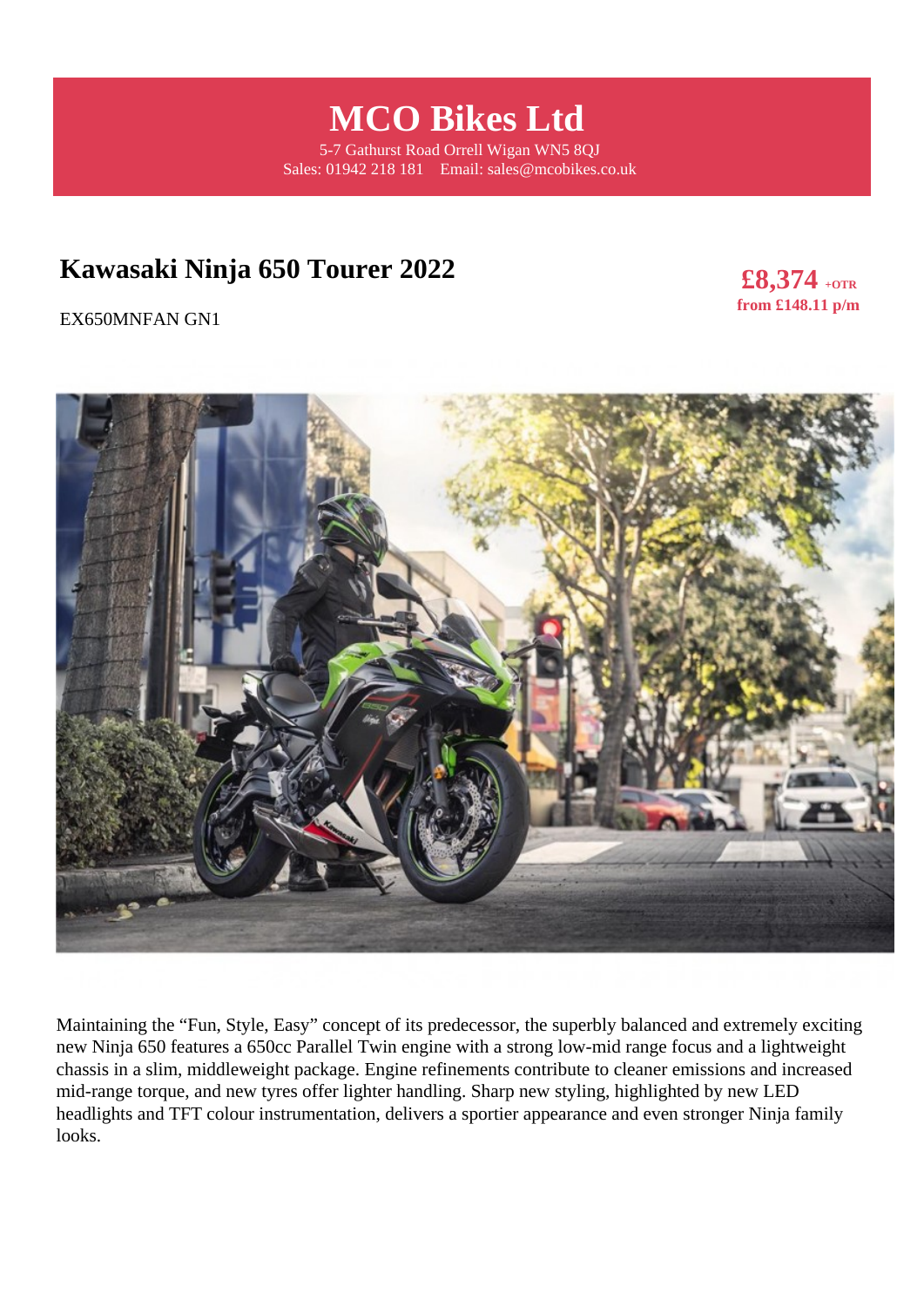#### **Engine**

**ENGINE TYPE** Liquid-cooled, 4-stroke Parallel Twin

**DISPLACEMENT** 649 cm<sup>3</sup>

**BORE X STROKE** 83 x 60 mm

**COMPRESSION RATION** 10.8:1

**RATED OUTPUT** 50.2 kW {68 PS} / 8,000 rpm

**MAX. TORQUE** 64 N•m {6.5 kgf•m} / 6,700 rpm

**LUBRICATION** Forced lubrication, semi?dry sump

**FUEL SUPPL** Fuel injection: Ø 36 mm x 2 with dual throttle valves

#### **CERTIFICATION** Euro 5

**CLUTCH** Wet multi-disc, manual

**GEARBOX** 6 Speed

**FINAL DRIVE** Chain

#### **STARTING** Electric

**GEAR RATIO** Gear Ratios 1st 2.438 (39/16) Gear Ratios 2nd 1.714 (36/21) Gear Ratios 3rd 1.333 (32/24) Gear Ratios 4th 1.111 (30/27) Gear Ratios 5th 0.966 (28/29) Gear Ratios 6th 0.852 (23/27)

### **Chassis**

**FRAME** Trellis, high-tensile steel

**FRONT SUSPENSION** 41 mm telescopic fork

**FRONT BRAKE** Dual semi-floating 300 mm petal discs. Caliper: Dual piston

**REAR SUSPENSION** Horizontal Back-link with adjustable preload

#### **Dimension**

**LENGTH** 2055mm **UNLADEN WEIGHT** 193kg

**WIDTH** 740mm

**USABABLE TANK VOLUME** 15 litres

**HEIGHT** 1145mm

**WHEELBASE** 1,410 mm

**GROUND CLEARANCE** 130 mm

**SEAT HEIGHT** 790mm

### **Colour Options**



**REAR BRAKE** Single 220 mm petal disc. Caliper: Single-piston

**FRONT TYRE** 120/70ZR17M/C (58W)

**REAR TYRE** 160/60ZR17M/C (69W)